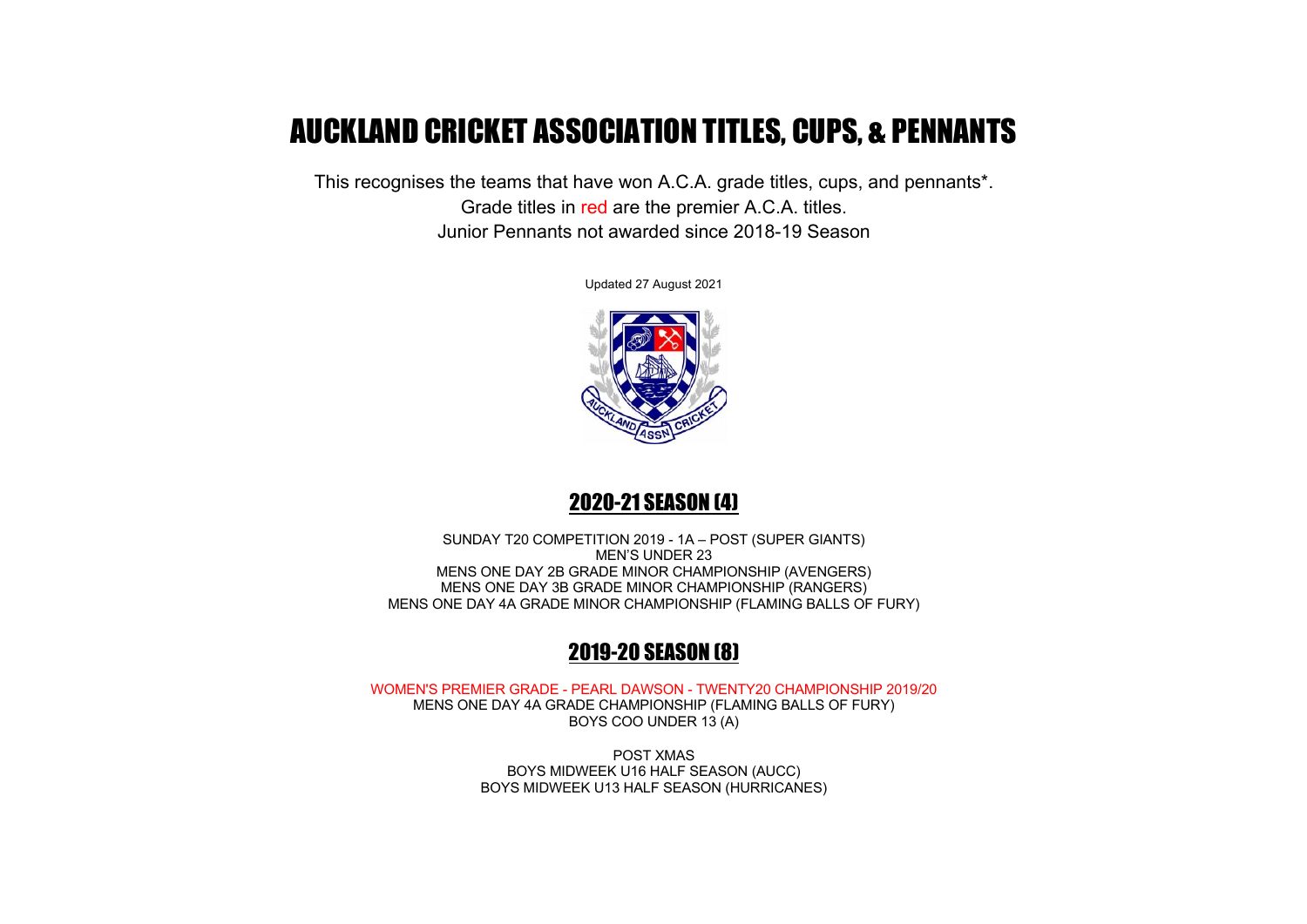PRE XMAS BOYS MIDWEEK U16 HALF SEASON (BLUE) BOYS MIDWEEK U13 HALF SEASON (BLUE) BOYS MIDWEEK U12 HALF SEASON (HURRICANES)

#### 2018-19 SEASON (14)

WOMEN'S PREMIER GRADE - PEARL DAWSON - TWENTY20 CHAMPIONSHIP 2018/19

PRESIDENTS SOCIETY BOWL CHAMPIONSHIP (AUCC) BOYS PINK SATURDAY LO Y7 (HURRICANES)

POST XMAS SUNDAY T20 COMPETITION 2019 - 1A – POST (SUPER GIANTS) MENS ONE DAY 2B GRADE CHAMPIONSHIP (KASHMIR XI) MENS ONE DAY 4A GRADE CHAMPIONSHIP (FLAMING BALLS OF FURY) COLLEGE SPORT COLTS 9'S LO (AUCC) GIRLS WHITE SAT T20 U11 (HUDDLESTON)

PRE XMAS

MEN'S 1 DAY 2C KASHMIR XI MEN'S 1-DAY 3A AVENGERS BOYS MIDWEEK Y7 HALF SEASON WHITE SOUTH EAST (RED) BOYS MIDWEEK Y8 HALF SEASON EAST A GRADE (ASTEROIDS) BOYS MIDWEEK Y8 HALF SEASON EAST B GRADE (SUPER NOVAS) GIRLS WHITE SAT T20 U11 (PETERSON)

#### 2017-18 SEASON (6)

WOMEN'S PREMIER AUCC/WAITAKERE PRICHARD CUP LIMITED-OVERS CHAMPIONSHIP WOMEN'S PREMIER AUCC/WAITAKERE PEARL DAWSON TROPHY T20 CHAMPIONSHIP MEN'S SUNDAY T20 1B PRE-XMAS CHAMPIONSHIP (WARRIORS) MEN'S SUNDAY T20 2A POST-XMAS CHAMPIONSHIP (VARSITY VIKINGS) YEAR 9/10 - JUNIOR OPEN B PRE-XMAS CHAMPIONSHIP (BARBARIANS) YEAR 8 **-** YEAR 8A PRE-XMAS POOL 2 CHAMPIONSHIP (PLANETS)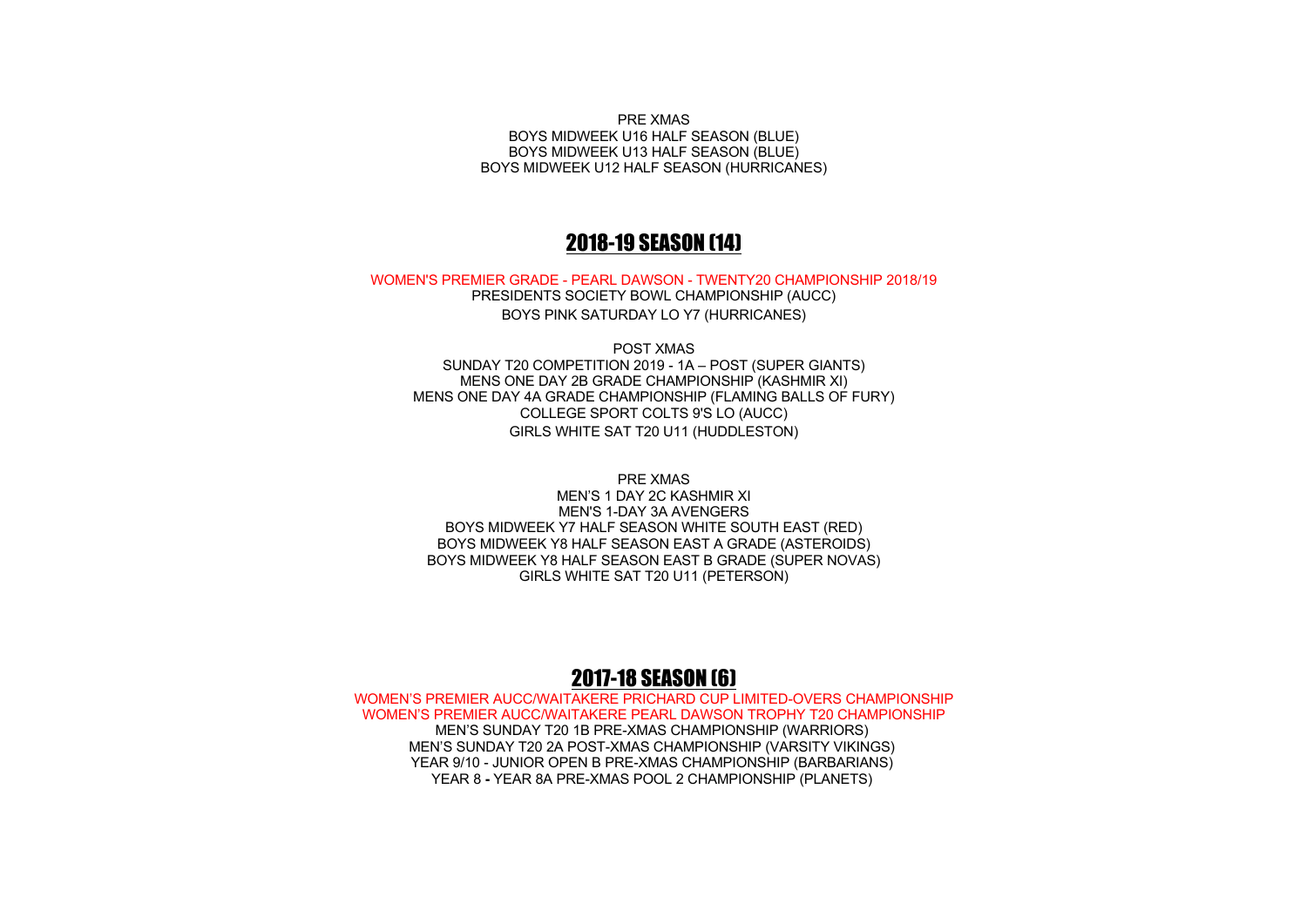#### 2016-17 SEASON (5)

MEN'S 1-DAY 3A CHAMPIONSHIP (KASHMIR XI) MEN'S 1-DAY 3B CHAMPIONSHIP (RANGERS) MINI HEARTS U10 2017 CHAMPIONSHIP (CPS DEMONS) MINI HEARTS U10 2016 CHAMPIONSHIP (CPS DEMONS) YEAR 7 PREMIER SHIELD (HURRICANES)

#### 2015-16 SEASON (5)

MEN'S PREMIER RESERVE 2-DAY MINOR CHAMPIONSHIP MEN'S SUNDAY T20 1A 2015 CHAMPIONSHIP (SUPER SIXES) MEN'S SUNDAY T20 1B 2016 CHAMPIONSHIP (YOUNG SPORTS) JUNIOR HEARTS U12B CHAMPIONSHIP (HIT N RUNNERS) YEAR 6A BOWL CHAMPIONSHIP (CHARGERS)

#### 2014-15 SEASON (9)

MEN'S PREMIER T20 PLATE CHAMPIONSHIP MEN'S 2-DAY A1 OVERALL CHAMPIONSHIP MEN'S 2-DAY A1 2-DAY CHAMPIONSHIP MEN'S 1-DAY 4C CHAMPIONSHIP (FLAMING BALLS OF FURY) MEN'S SUNDAY T20 1A 2015 CHAMPIONSHIP (SUPER SIXERS) MEN'S SUNDAY T20 1B 2014 CHAMPIONSHIP (SUPER SIXERS) YEAR 9-10A T20 BLACK SECTION CHAMPIONSHIP (AZTECS) YEAR 8 PREMIER 2-DAY 2015 CHAMPIONSHIP (ASTERIODS) YEAR 6 PREMIER MINOR CHAMPIONSHIP (BRONCOS)

#### 2013-14 SEASON (12)

MEN'S PREMIER 2-DAY MINOR CHAMPIONSHIP – TOM HELLABY TROPHY MEN'S SUNDAY T20 2A PRE-XMAS CHAMPIONSHIP (MOTHRIDERS) MEN'S SUNDAY T20 2B POST-XMAS CHAMPIONSHIP (SLUGGERS) MINI HEARTS U10 MELVILLE MODULE (GURREY) YEAR 9-10 A 2-DAY MAJOR CHAMPIONSHIP (PIRATES) YEAR 9-10 A TWENTY20 BLACK CHAMPIONSHIP (CAVALIERS) YEAR 8 PREMIER ONE DAY WHITE CHAMPIONSHIP (COMETS) YEAR 8A MINOR CHAMPIONSHIP (STARS) YEAR 7A MAJOR CHAMPIONSHIP (STORM) YEAR 6 PREMIER MAJOR CHAMPIONSHIP (MUSTANGS)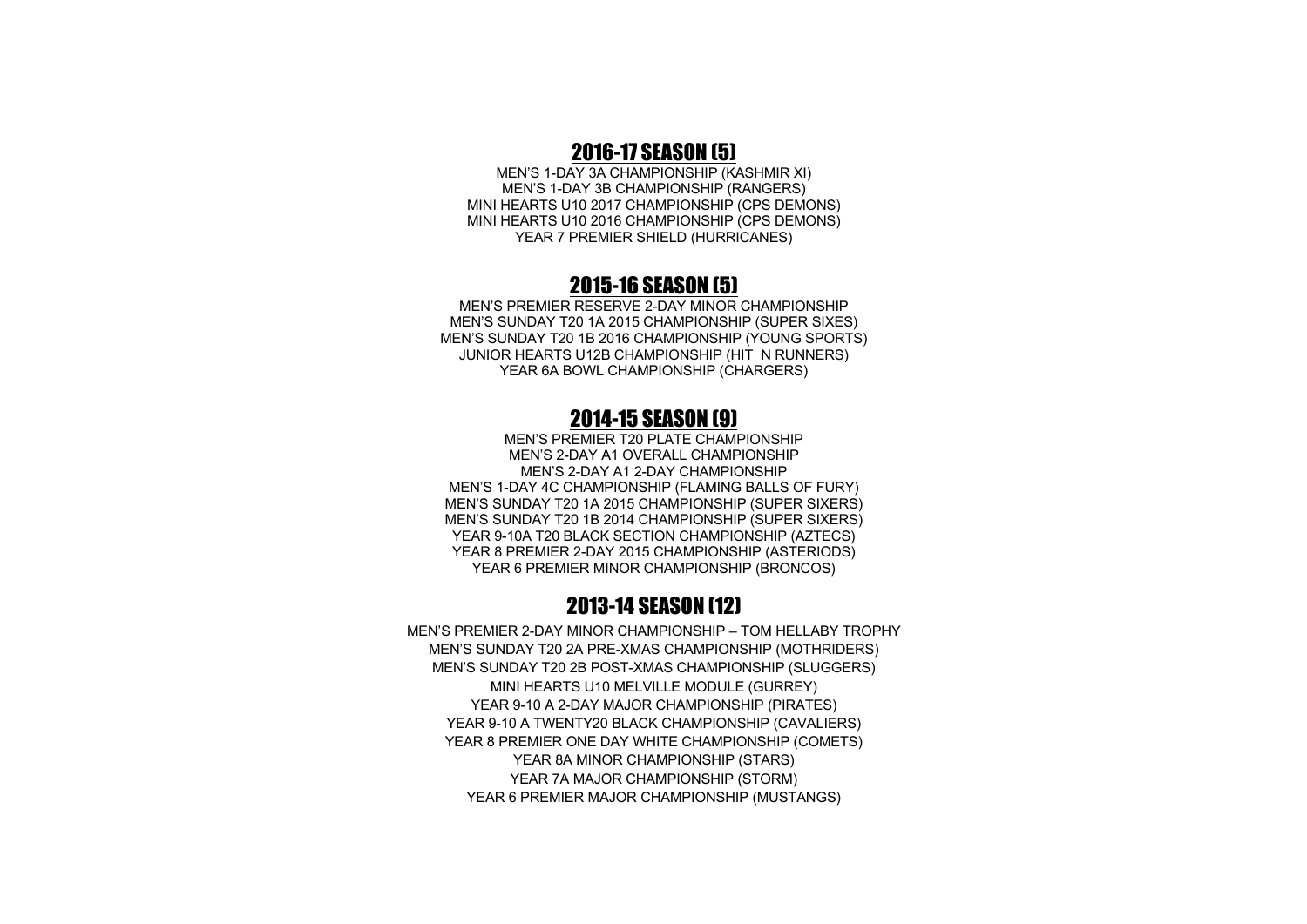YEAR 6A MAJOR CHAMPIONSHIP (BRUMBIES) YEAR 6B MINOR CHAMPIONSHIP (SPURS)

# 2012-13 SEASON (10)

MEN'S PREMIER RESERVE 2-DAY CHAMPIONSHIP MEN'S 2-DAY A1 2-DAY CHAMPIONSHIP MEN'S 1-DAY 4B CHAMPIONSHIP (IRON MAIDEN) MEN'S SUNDAY T20 1B CHAMPIONSHOP (MOTHRIDERS) MEN'S SUNDAY T20 2A CHAMPIONSHOP (RUSSEL BRICKLAYERS) YEAR 9-10 A GRADE TWO DAY MAJOR CHAMPIONSHIP YEAR 7B CHAMPIONSHIP YEAR 6 PREMIER PLATE CHAMPIONSHIP (BRUMBIES) YEAR 6B CHAMPIONSHIP (COLTS) MINI HEARTS U10 GRADE MELVILLE MODULE (BROADMORE)

#### 2011-12 SEASON (6)

MEN'S 2-DAY B1 OVERALL CHAMPIONSHIP MEN'S 2-DAY B1 2-DAY CHAMPIONSHIP MEN'S 2-DAY B1 1-DAY CHAMPIONSHIP YEAR 7 A MAJOR CHAMPIONSHIP (HURRICANES) YEAR 7B CHAMPIONSHIP (THUNDER) YEAR 6B CHAMPIONSHIP (MUSTANGS)

# 2010-11 SEASON (6)

GROSVENOR CUP WOMEN'S PREMIER RESERVE T20 CHAMPIONSHIP MEN'S 1-DAY 6A CHAMPIONSHIP (BALLS OF FURY) MEN'S SUNDAY T20 2A CHAMPIONSHIP (BYRNES XI) YEAR 9-10A GRADE 2-DAY MAJOR CHAMPIONSHIP (CAVALIERS) YEAR 7 PREMIER GRADE MINOR CHAMPIONSHIP (HURRICANES)

# 2009-10 SEASON (11)

MEN'S 2-DAY C1 MAJOR CHAMPIONSHIP MEN'S 1-DAY 4A CHAMPIONSHIP (THE GREENS) MEN'S 1-DAY 4C CHAMPIONSHIP (IRON MAIDEN) MEN'S SUNDAY T20 1B CHAMPIONSHIP (TOTAL BEIGE AUTHORITY)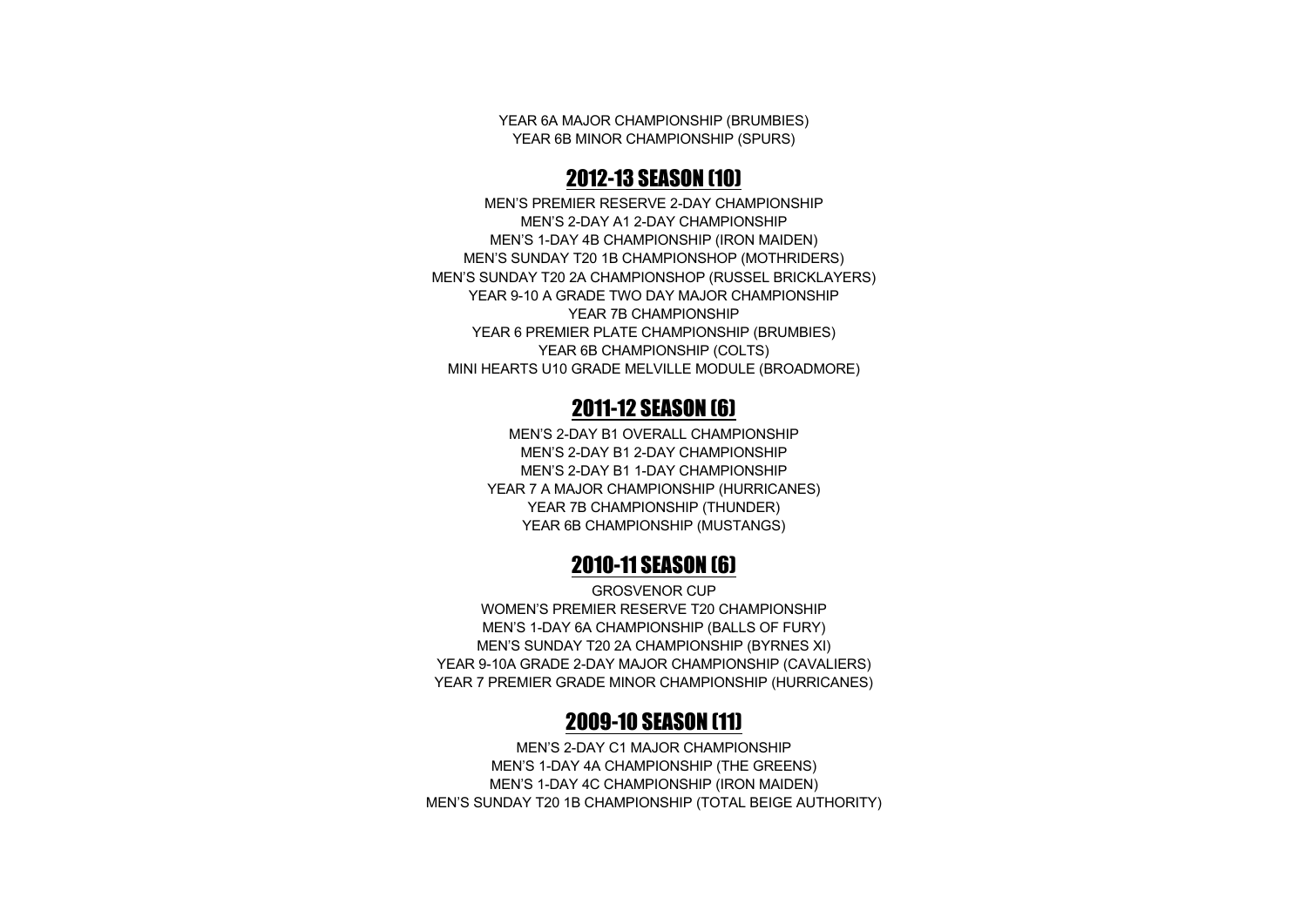MEN'S SUNDAY T20 2A CHAMPIONSHIP (OGILVIE) MEN'S SUNDAY T20 2B PLATE (STRAGGLERS) JUNIOR HEARTS U12 SOFTBALL CHAMPIONSHIP (DRUMM) YEAR 8A GRADE MAJOR CHAMPIONSHIP (ASTEROIDS) YEAR 8B GRADE CHAMPIONSHIP (COMETS) YEAR 7 PREMIER GRADE MINOR CHAMPIONSHIP (HURRICANES) YEAR 7A GRADE MAJOR CHAMPIONSHIP (TYPHOON)

#### 2008-09 SEASON (8)

MEN'S PREMIER RESERVE 2-DAY MAJOR CHAMPIONSHIP MEN'S PREMIER RESERVE T20 CHAMPIONSHIP MEN'S 2-DAY C1 MINOR CHAMPIONSHIP U15 PREMIER 2 GRADE 1-DAY CHAMPIONSHIP (MAVERICKS) U15 A GRADE 1-DAY CHAMPIONSHIP (MAVERICKS) YEAR 8A CHAMPIONS YEAR 8B CHAMPIONSHIP YEAR 6 PREMIER MAJOR CHAMPIONS (COLTS)

# 2007-08 SEASON (1)

MEN'S PREMIER RESERVE 2-DAY MAJOR CHAMPIONSHIP

# 2006-07 SEASON (1)

JUNIOR HEARTS U12 SOFTBALL

# 2005-06 SEASON (1)

U15 PREMIER 1 GRADE 1-DAY CHAMPIONSHIP

# 2003-04 SEASON (1)

MEN'S THIRD GRADE CHAMPIONSHIP

# 2002-03 SEASON (2)

MEN'S FIRST GRADE 2-DAY CHAMPIONSHIP U15 PREMIER 2 GRADE 1-DAY CHAMPIONSHIP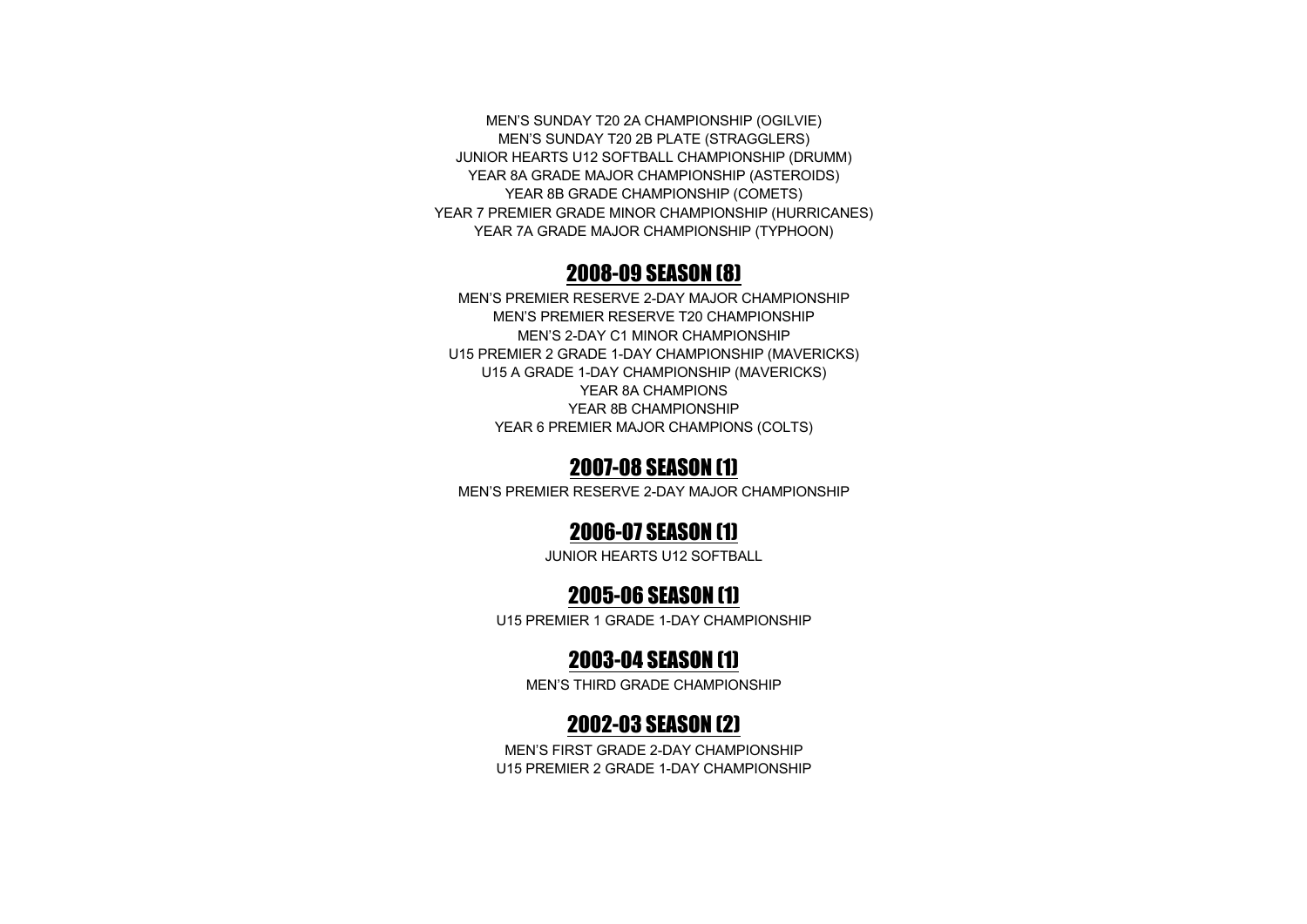# 2001-02 SEASON (4)

MEN'S FIRST GRADE LIMITED OVERS RUNNER-UP MEN'S 1-DAY 3B CHAMPIONSHIP U14 GRADE 2002 CHAMPIONSHIP U14 GRADE 2001 CHAMPIONSHIP

#### 2000-01 SEASON (3)

MEN'S 1-DAY 1A CHAMPIONSHIP MEN'S 1-DAY 6A PLATE U15 B1 GRADE CHAMPIONSHIP

#### 1999-00 SEASON (2)

WOMEN'S FIRST GRADE MOST IMPROVED TEAM WOMEN'S MOST TEAM CATCHES

#### 1998-99 SEASON (5)

WOMENS FIRST GRADE 1-DAY RUNNER-UP MEN'S 1-DAY 4 PLATE MEN'S 1-DAY 6 PLATE MEN'S 1 DAY 7 PLATE U17A PLATE

#### 1997-98 SEASON (5)

MEN'S SECOND GRADE PLATE MEN'S 1-DAY 1 CHAMPIONSHIP (THE LAUGHING TROUTS) MEN'S 1-DAY 2 CHAMPIONSHIP (CEYLON) MEN'S 1-DAY 5 CHAMPIONSHIP MEN'S 1-DAY 6 PLATE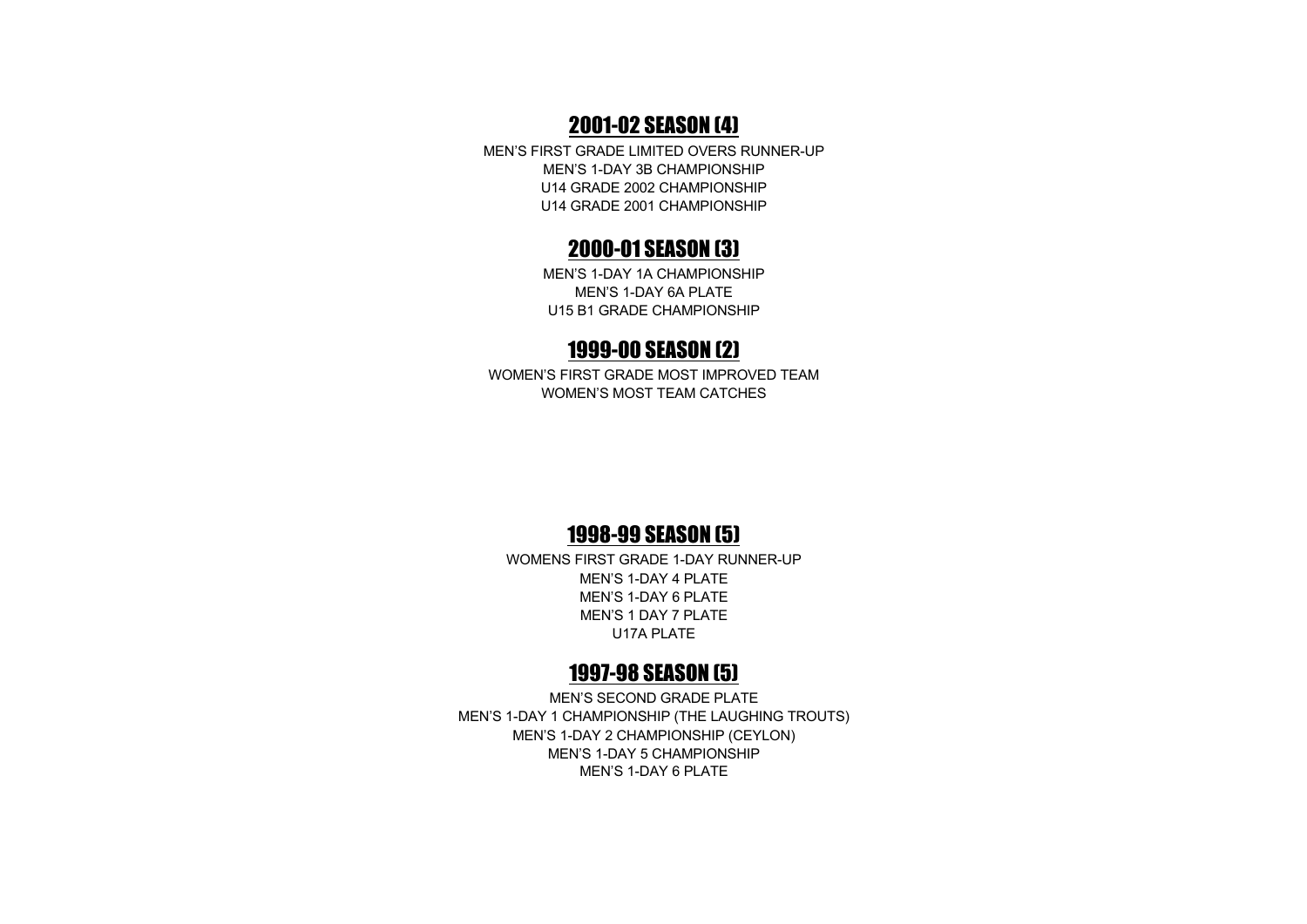# 1996-97 SEASON (5)

MEN'S FIRST GRADE CHAMPIONSHIP RUNNER-UP MEN'S 1-DAY 3 CHAMPIONSHIP (CEYLON) MEN'S 1-DAY 9 PLATE U17 SECOND GRADE CHAMPIONSHIP U15 THIRD GRADE DIVISION 2

#### 1994-95 SEASON (3)

MEN'S 1-DAY 2 CHAMPIONSHIP MEN'S 1-DAY 3 CHAMPIONSHIP U16 REGIONAL A CHAMPIONSHIP

#### 1993-94 SEASON (5)

#### WOMEN'S ASB OVERALL CHAMPIONSHIP

MEN'S 1-DAY 4 CHAMPIONSHIP MEN'S 1-DAY 5 CHAMPIONSHIP MEN'S 1-DAY 6(DIV 2) CHAMPIONSHIP U14 REGIONAL B GRADE WINNERS

#### 1992-93 SEASON (2)

MEN'S 1-DAY 2 CHAMPIONSHIP MEN'S 1-DAY 8 CHAMPIONSHIP

#### 1991-92 SEASON (1)

COLTS TOURNAMENT

#### 1990-91 SEASON (1)

PRESIDENTS GRADE OVERAL CHAMPIONSHIP

# 1989-90 SEASON (2)

MEN'S SENIOR C4 CHAMPIONSHIP MEN'S 1-DAY 2 CHAMPIONSHIP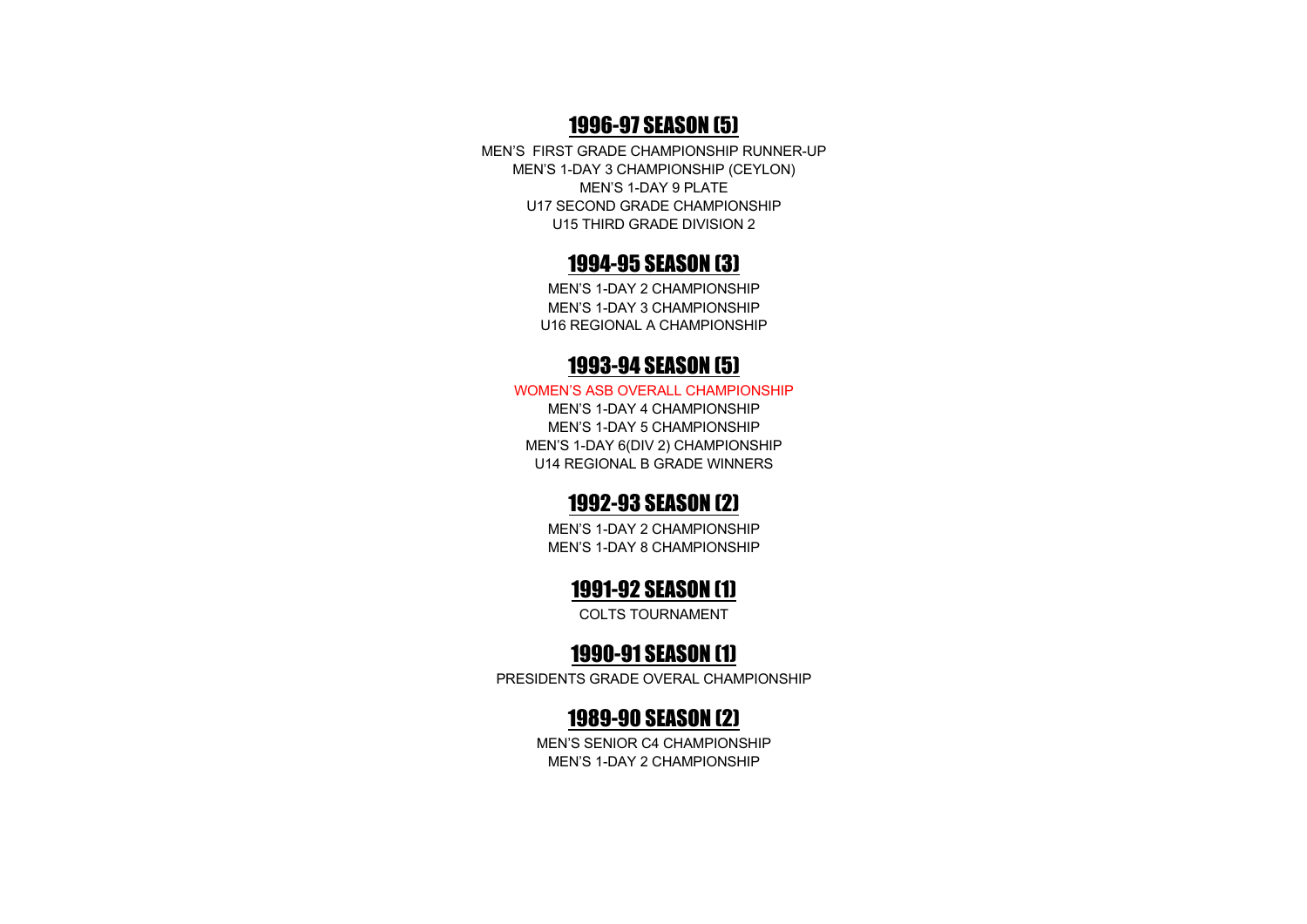# 1987-88 SEASON (1)

PRESIDENTS GRADE CHAMPIONSHIP

# 1986-87 SEASON (2)

MEN'S SENIOR B CHAMPIONSHIP MEN'S 1-DAY 6 CHAMPIONSHIP

### 1985-86 SEASON (2)

PRESIDENTS GRADE CHAMPIONSHIP U16 SUBSIDIARY SECTION B CHAMPIONSHIP

#### 1984-85 SEASON (5)

MEN'S 1-DAY 2 1st ROUND WINNERS (UNI INDIANS) MEN'S 1-DAY 3 1st ROUND WINNERS U18 PREMIER 1<sup>st</sup> ROUND WINNERS U16 C CHAMPIONSHIP COLTS TOURNAMENT

# 1983-84 SEASON (3)

MEN'S SENIOR A 1<sup>ST</sup> ROUND WINNERS U17 REGIONAL CHAMPIONSHIP (BLUE) U15 SUBSIDIARY A CHAMPIONSHIP (BLUE)

#### 1982-83 SEASON (3)

MEN'S SENIOR A CHAMPIONSHIP MEN'S SENIOR A 1st ROUND WINNERS U17 – SUBSIDIARY CHAMPIONSHIP

# 1980-81 SEASON (1)

MEN'S SENIOR A 1st ROUND WINNERS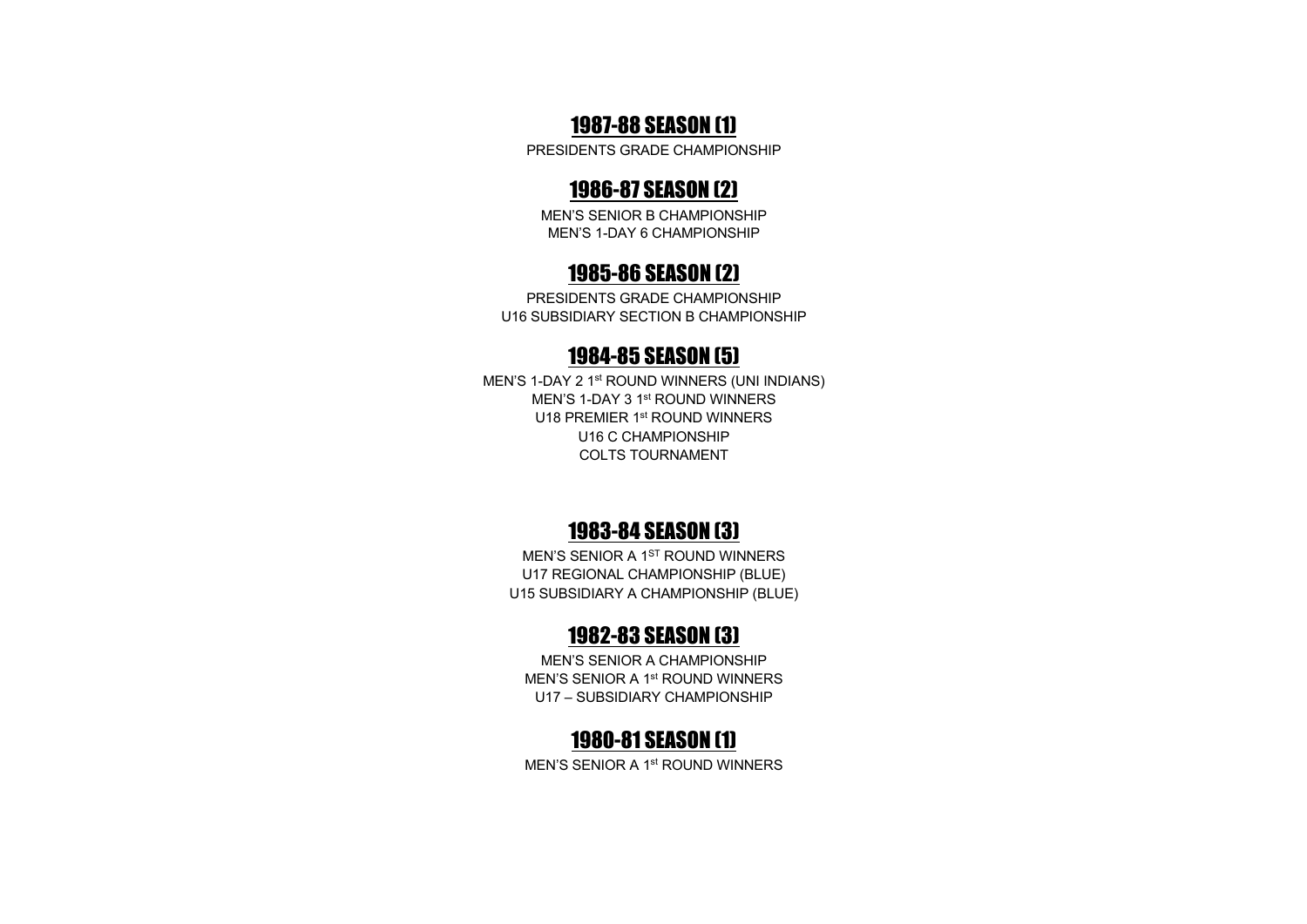# 1979-80 SEASON (5)

MEN'S SENIOR B 1ST ROUND WINNERS MEN'S 1-DAY A 1<sup>ST</sup> ROUND WINNERS PRESIDENTS GRADE 1ST ROUND WINNERS MEN'S PREMIER 1-DAY RED SECTION WINNERS HEC SUTHERLAND MEMORIAL ROSEBOWL

#### 1978-79 SEASON (3)

MEN'S SENIOR A 1ST ROUND WINNERS INTERMEDIATE B GRADE 1ST ROUND WINNERS HEC SUTHERLAND MEMORIAL ROSEBOWL

# 1977-78 SEASON (7)

MEN'S SENIOR A1 CHAMPIONSHIP MEN'S SENIOR FIRST B CHAMPIONSHIP MEN'S SENIOR B2 CHAMPIONSHIP (ST HELIERS) MEN'S SENIOR SECOND A 1<sup>ST</sup> ROUND WINNERS MEN'S OPEN B GRADE 1ST ROUND WINNERS MEN'S INTERMEDIATE C GRADE CHAMPIONSHIP MEN'S FOURTH A GRADE 1<sup>ST</sup> ROUND WINNERS (ST HELIERS)

# 1976-77 SEASON (2)

MEN'S SENIOR FIRST B GRADE 2<sup>ND</sup> ROUND CHAMPIONSHIP (ST HELIERS) MEN'S SENIOR FOURTH B GRADE 2<sup>ND</sup> ROUND CHAMPIONSHIP (ST HELIERS)

# 1975-76 SEASON (3)

MEN'S SENIOR GRADE CHAMPIONSHIP ACA CLUB CHAMPIONSHIP WINNERS JUNIOR GRADE CHAMPIONSHIP (ST HELIERS)

# 1974-75 SEASON (4)

MEN'S SENIOR GRADE CHAMPIONSHIP MEN'S SENIOR B1 2ND ROUND CHAMPIONSHIP GROSVENOR CUP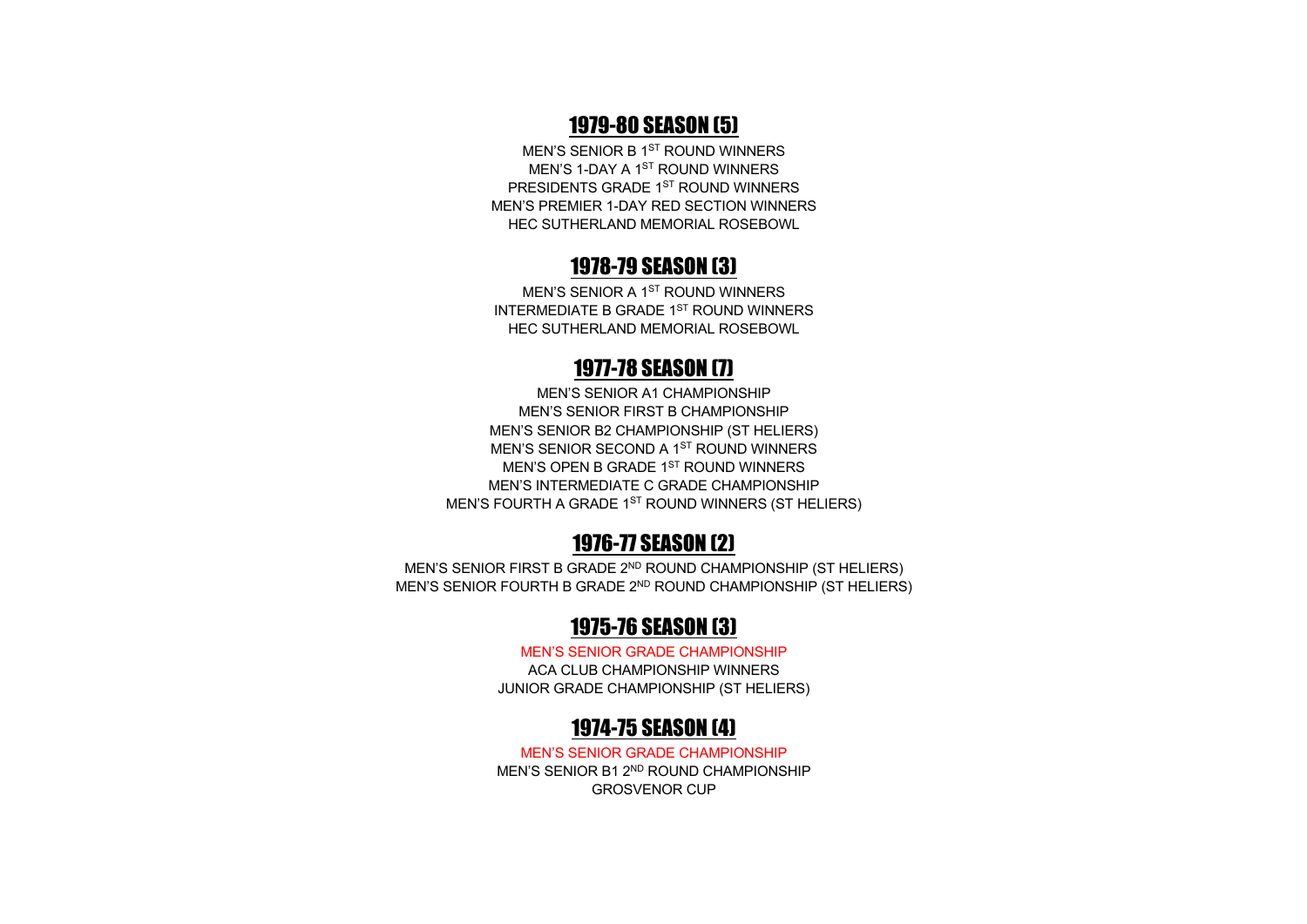HEC SUTHERLAND MEMORIAL ROSEBOWL

### 1973-74 SEASON (1)

JUNIOR GRADE CHAMPIONSHIP (ST HELIERS)

#### 1972-73 SEASON (2)

HEC SUTHERLAND MEMORIAL ROSEBOWL MEN'S SENIOR RUNNERS-UP

#### 1970-71 SEASON (3)

MEN'S SENIOR B CHAMPIONSHIP MEN'S SENIOR THIRD GRADE (ST HELIERS) MEN'S SENIOR FOURTH GRADE FIRST DIVISION 1ST ROUND WINNERS

# 1966-67 SEASON (2)

MEN'S SENIOR THIRD GRADE CHAMPIONSHIP JUNIOR GRADE CHAMPIONSHIP (ST HELIERS)

# 1960-61 SEASON (2)

MEN'S FIRST GRADE CHAMPIONSHIP MEN'S SENIOR SECOND GRADE SUBSIDIARY CHAMPIONSHIP

# 1955-56 SEASON (1)

MEN'S FIRST GRADE SUBSIDIARY CHAMPIONSHIP

# 1954-55 SEASON (1)

MEN'S SECOND GRADE SUBSIDIARY CHAMPIONSHIP

# 1953-54 SEASON (1)

MEN'S SECOND GRADE SUBSIDIARY CHAMPIONSHIP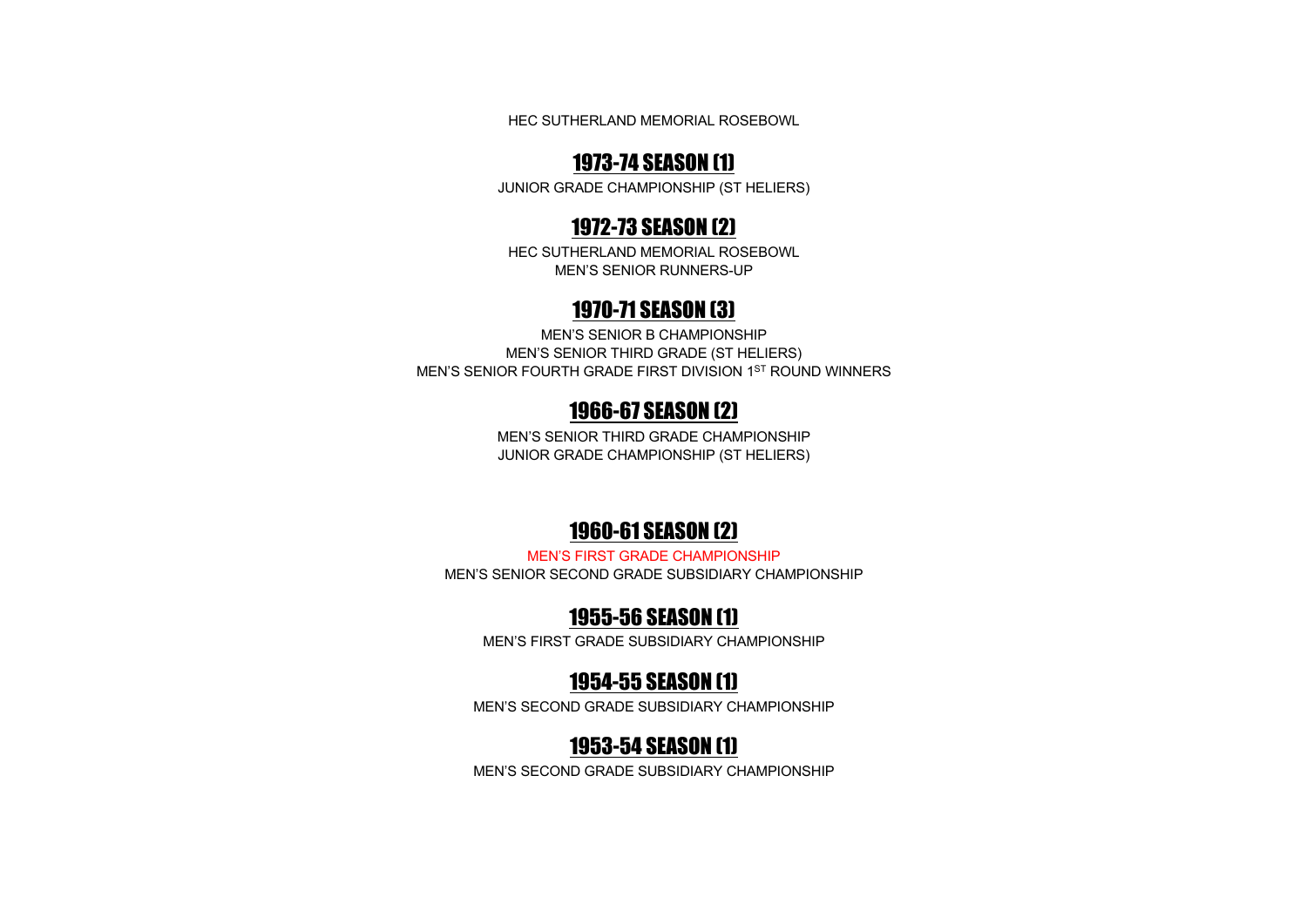#### 1946-47 SEASON (1)

GROSVENOR CUP

# 1940-41 SEASON (2)

MEN'S FIRST GRADE CHAMPIONSHIP GROSVENOR CUP

# 1939-40 SEASON (1)

MEN'S SENIOR B CHAMPIONSHIP

# 1930-31 SEASON (1)

MEN'S THIRD GRADE B SECTION CHAMPIONSHIP

# 1926-27 SEASON (1)

MEN'S SECOND GRADE CHAMPIONSHIP (AKARANA)

# 1924-25 SEASON (1)

MEN'S FIRST GRADE CHAMPIONSHIP

# 1920-21 SEASON (1)

MEN'S FIRST GRADE CHAMPIONSHIP

\*This document was compiled in 2012 by Daniel Marsic and the Fisher family using archived A.C.A. annual reports (missing reports: 1999-00, 2000-01& Excludes Middlemore Cricket Club titles).

Last updated 5.2.2019